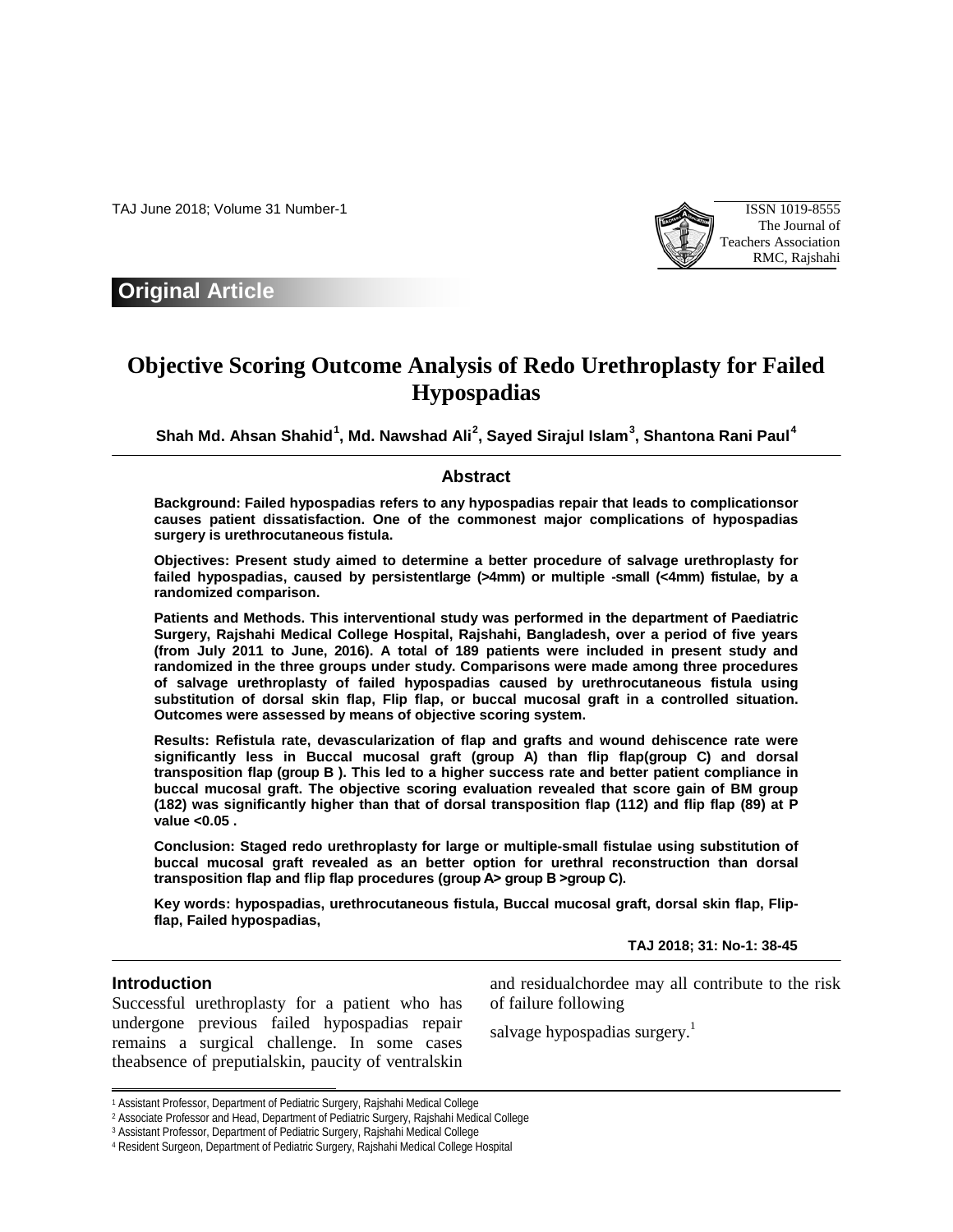The burden of a failed hypospadias repair can be devastating for a patient and his family. In a series of patients who underwent repair of failed hypospadias, treatment was only successful in 76% of cases, meaning that one in four cases of failed hypospadias could not be fixed, even after repeated surgeries.<sup>2,3</sup>

Urethrocutaneous fistula after hypospadias surgery is the most common complication and remains a frustrating problem that precludes the goal of hypospadias surgery leading to failure of primary surgery. The reported incidence of urethrocutaneous fistula ranged, from 0 to 30%, varying with the severity of hypospadias, surgical technique, and experience of the operating surgeon. $4$ 

No matter how well designed the initial hypospadias procedure is, how gently the tissues are handled and how expertly the procedure is done, fistulae continue to occur at an unacceptably high rate.The problem is exacerbated because urethrocutaneous fistulae not only occur but also recur, sometimes requiring many procedures in the same patient.<sup>5</sup>

Numerous surgical techniques have been suggested to repair the complications after failed hypospadias repair, including simple closure, onestage procedures (flips-flaps, onlay flaps, tubularizedpreputial flaps or tubularized incised plate urethroplasties, bladder mucosa graft) or multistage procedures with penile skin or buccal mucosa. But disagreement exists over the best means of reconstructing the urethrocutaneous fistula in this difficult population of patients. $<sup>6</sup>$ </sup>

Despite the many operative procedures described forcorrecting hypospadias, there is no generally acceptedsystem for assessing the surgical results. This lack of an impartial method of documentingthe results of hypospadias surgery has made the comparative

evaluation of operative procedures inaccurateand subjective. $7$ 

In the present study outcome of urethrocutaneous fistula repair in failed hypospadias using buccal mucosal graft and local skin flaps were evaluated to find out a better surgical option. The outcomes were analyzed by objective scoring system and post redo surgery complication rates. Thereby a valid and balanced evaluation was made among traditional and innovative surgical procedures for the salvage repair of hypospadias.

#### **Materials and Methods**

It was aninterventional study, carried out in the Department of Paediatric Surgery, Rajshahi Medical College Hospital, Rajshahi, Bangladesh, from July 2011 to June, 2016, for a period of five years.

Paediatric patients with previous failed hypospadias repair presented with a persistent fistula and supple dorsal skin were included in the study. A minimum of 1 year was allowed to elapse following the last failed repair.

Patients with single pinhole or small (< 4mm) fistula and Multiple -large (>4mm) fistula; Patients with urethral diverticulum and urethral stricture ;Patients with severe other surgical, medical problems; Fistula over coronal, penoscrotal, scrotal or perineal location; Patient with glans deformity and total disruption ; Patients with persistent severe chordee were excluded.

Simple Random sampling technique was followed to select groups for each sample by means of lottery. BM GRAFT (Buccal Mucosal Graft) was grouped as group A, DORSAL FLAP (Dorsal transposition flap) was grouped as group B,FLIP FLAP (Distally based flip-flap) was grouped as group C.Each patient in every group received a same standard schedule of management regarding preoperative assessment, Control of infection and analgesia and assessment of outcome.

#### **Results:**

The study objectively evaluated the outcomes of three surgical techniques. The ultimate objective was to find out a better procedure of salvage urethroplasty for failed hypospadias repair.189 patients were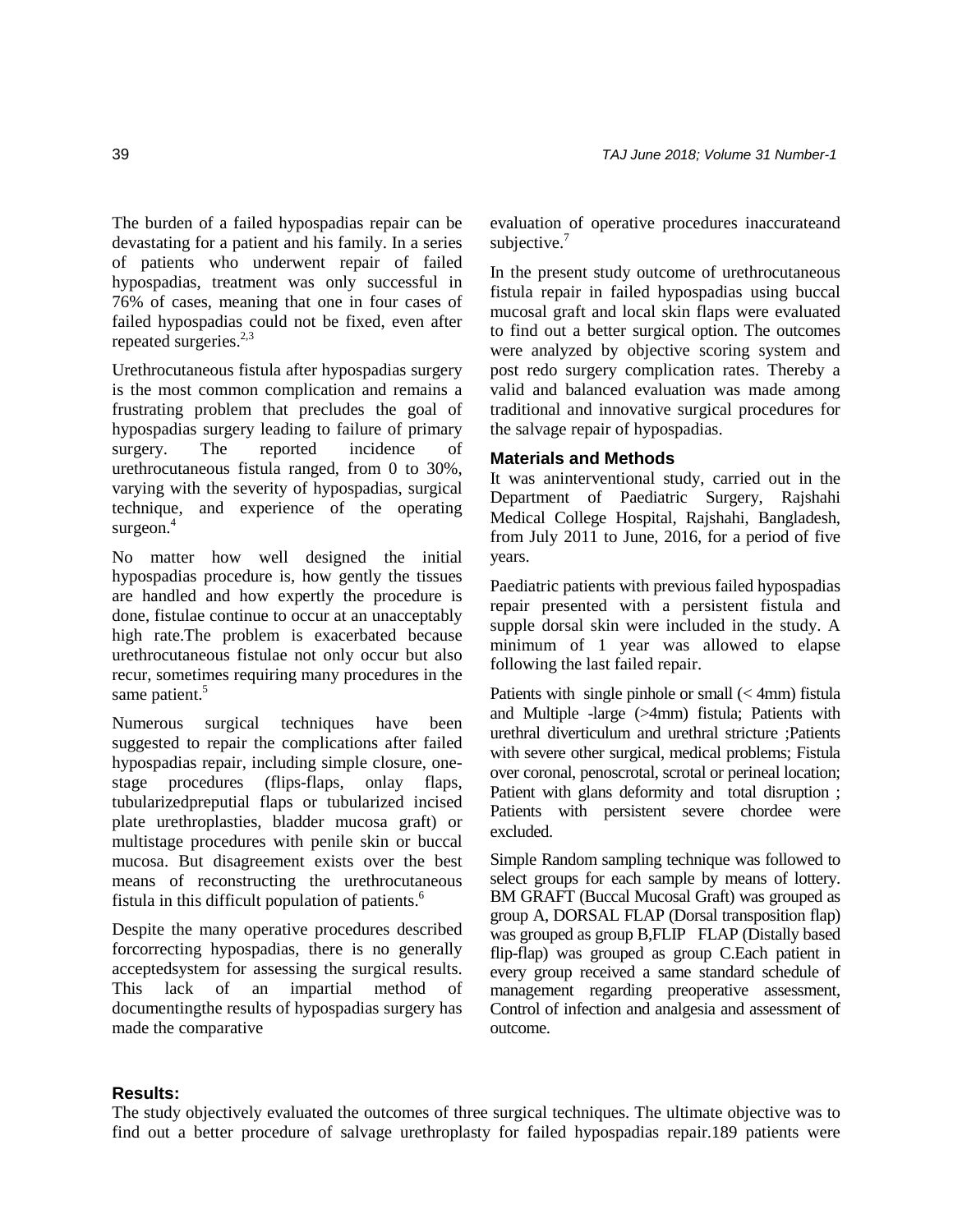included in present study as per inclusion and exclusion criteria and randomized in the three groups under study.

## **Distribution of types of hypospadias among three procedures**

Different types of Primary hypospadias included in present study were Sub coronal, Distal penile, Mid penile and Proximal penile.Distribution of patients of different types of hypospadias among three procedures was shown in table- **3.1.**

| Site            | BM graft | Dorsal flap | Flip flap | Total | $Mean \pm SE$    |
|-----------------|----------|-------------|-----------|-------|------------------|
| Sub coronal     | 10       | 14          |           | 33    | $11.0 \pm 1.53$  |
| Distal penile   | 19       | 17          | 17        | 53    | $17.67 \pm 0.66$ |
| Mid penile      | 15       | 22          | 21        | 58    | $19.33 \pm 2.19$ |
| Proximal penile | 17       | 16          |           | 45    | $15.0 \pm 1.53$  |

**Table 3.1: Distribution of primary types of hypospadias among three procedures (n=189)**

## **Postoperative complications - urethral diverticulum and anastomotic stricture,meatal stenosis**

A small number of patients developed a urethral stricture or diverticulum at the site of the anastomosis as shown in **table: 3. 2**. The differences of values of the postoperative complications were insignificant among the three groups under study.

|                          |          | P value |             |       |           |       |                     |
|--------------------------|----------|---------|-------------|-------|-----------|-------|---------------------|
| Early<br>Complications   | BM graft |         | Dorsal flap |       | Flip flap |       |                     |
|                          | n        | $\%$    | n           | %     | n         | %     |                     |
| Urethral<br>diverticulum | 2        | 3.28    | 4           | 5.80  | 7         | 11.86 | 0.743 <sup>NS</sup> |
| Anastomotic<br>stricture | 5        | 8.19    | 8           | 11.59 | 9         | 15.25 |                     |
| Meatal stenosis          | 3        | 4.91    | 5           | 7.24  | 5         | 8.47  |                     |

**Table 3.2:Postoperative complications for Urethral diverticulum and Anastomotic stricture**

NS= Not Significant; P value reached from Chi Square test.

## **Assessment of outcome by number of re-fistula (urethrocutaneous fistula)**

Recurrence of urethrocutaneous fistulae precludes the goal of urethroplasty. The highestre-fistula rate was reported in distally based flip-flap group (group C):32.20%, followed by Dorsal transposition flap group (group B):30.43%. On the other hand the lowest frequency was recorded in Buccal Mucosal Graft group (group A): 18.03%. . The differences of re-fistula rate was significantly less in Buccal Mucosal Graft group (group A) in comparison to Distally based flip-flap group (group C) and Dorsal transposition flap group (group B), at  $p < 0.01$ .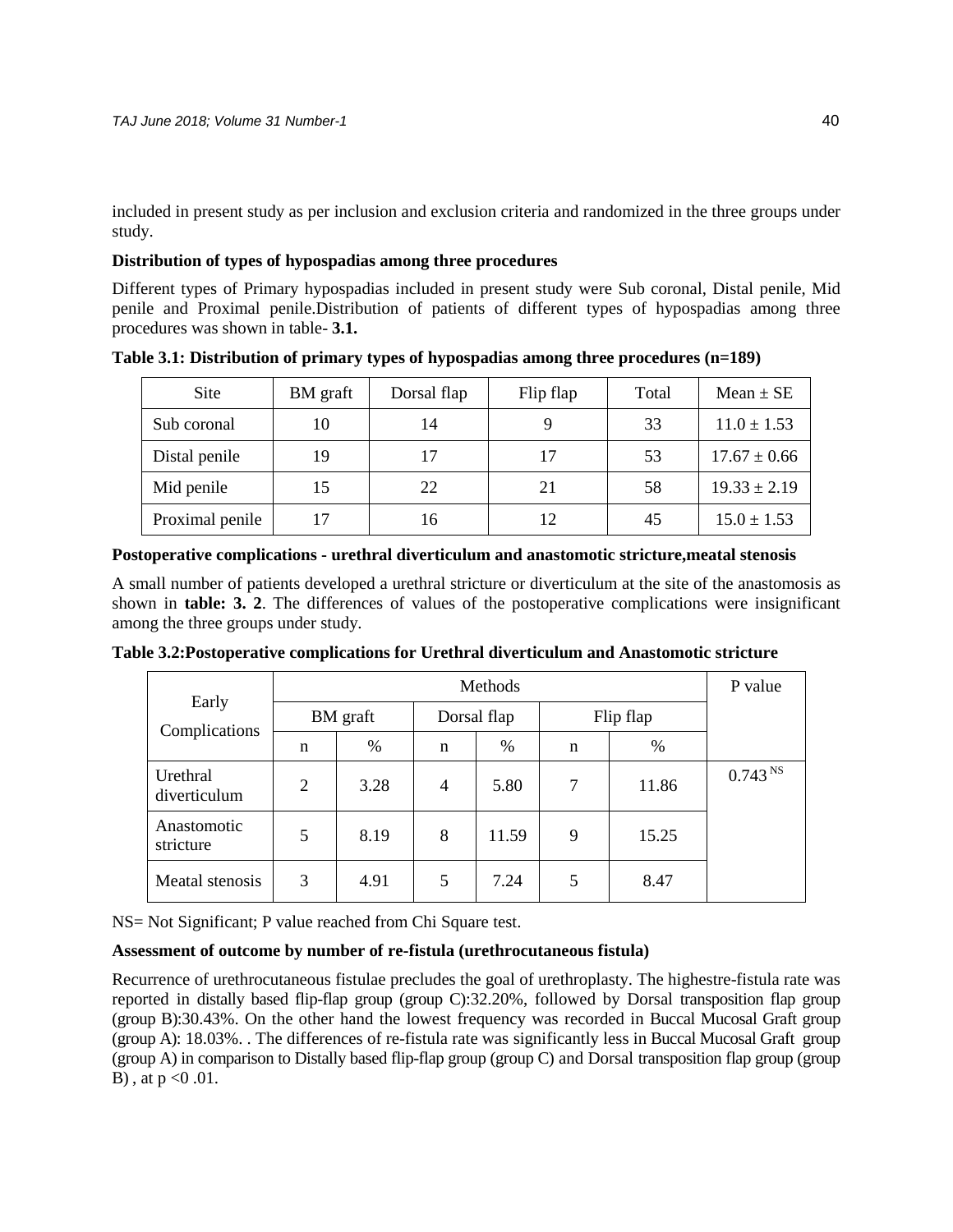

\* Significantly different from dorsal transposition flap (group B) and distally based flip-flap (group C), p <0 .05

# **Figure3.1: number of re-fistula among the different methods.**

## **Comparison of outcome by wound dehiscence**

Wound dehiscence was a rare complication and only a few cases were noted. Infection, edema, hematoma, diminished blood supply, tension at suture line might caused wound dehiscence**.**The differences of wound dehiscence rateswere significantly less in Buccal Mucosal Graft group (group A) in comparison to Distally based flip-flap group (group C),  $p < 0.05$ .

|                                                        | Methods |          |             |       |             |       | P value     |
|--------------------------------------------------------|---------|----------|-------------|-------|-------------|-------|-------------|
|                                                        |         | BM graft | Dorsal flap |       | Flip flap   |       |             |
| Outcome<br>measures                                    | N       | $\%$     | N           | $\%$  | $\mathbf N$ | $\%$  |             |
|                                                        | (61)    |          | (69)        |       | (59)        |       |             |
| Wound<br>dehiscence<br>with<br>disruption of<br>repair | 5       | 8.19*    | 8           | 11.59 | 9           | 15.25 | $0.041^{s}$ |

**Table3.3: Comparison of outcome by wound dehiscence**

\* Significantly different from dorsal transposition flap (group B) and distally based flip-flap (group C), p <0 .05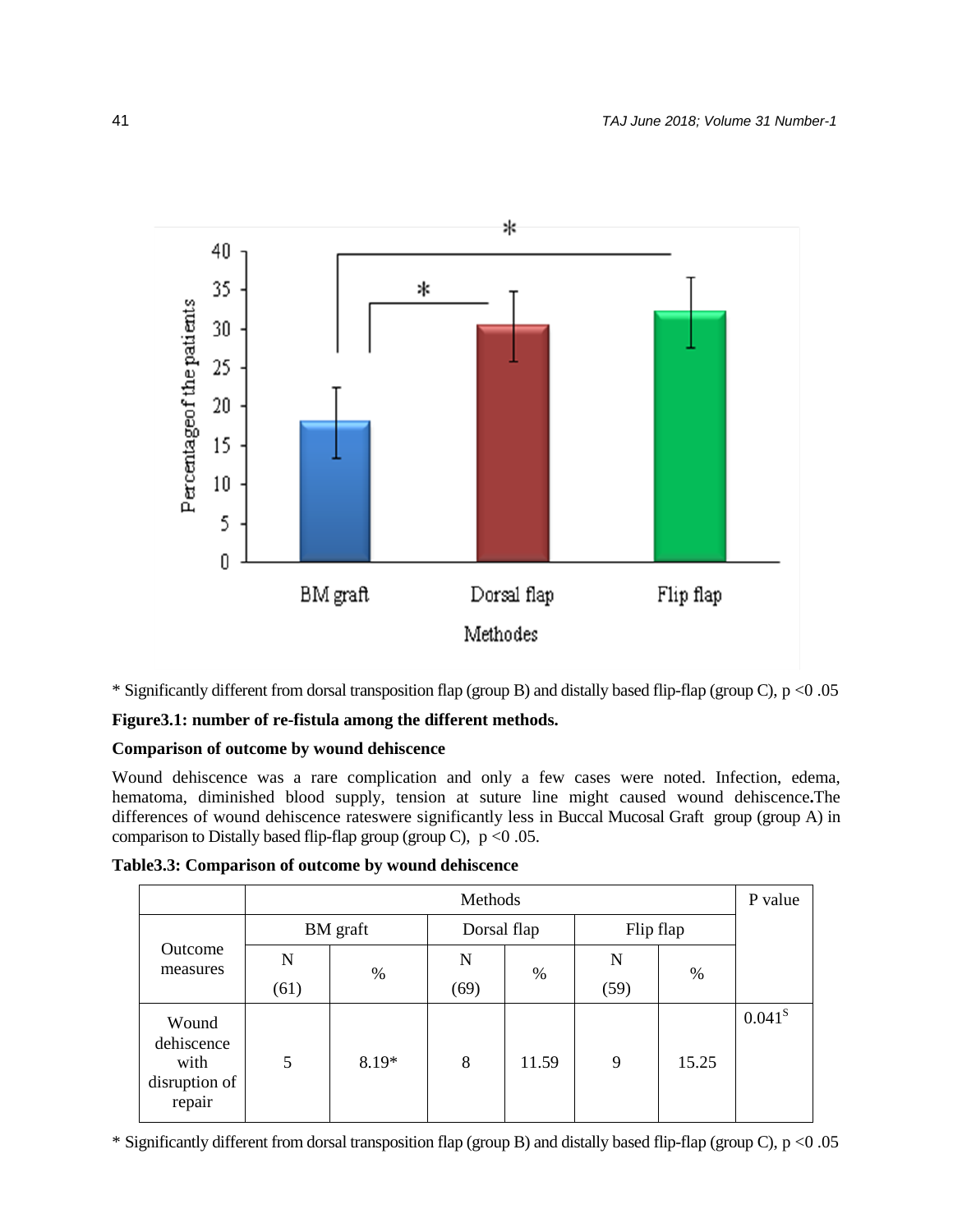P value reached from t test

## **Comparison of outcome by flap/ graft devascularization**

Devascularization of the flaps or graft is a major complication. The differences of devascularization of the flaps or graft rate were significantly less in Buccal Mucosal Graft group (group A) in comparison to dorsal flap method (group C), at  $p < 0.05$ .

**Table 3.4: comparison of outcome by flap or graft devascularization**

| Outcome measures            | BM graft       |         |      |       | Flip flap |       | P value     |
|-----------------------------|----------------|---------|------|-------|-----------|-------|-------------|
|                             | N              | $\%$    | N    |       | N         |       |             |
|                             | (61)           |         | (69) | %     | (59)      | %     |             |
| Flap/Graftdevascularization | $\overline{2}$ | $3.27*$ | 11   | 15.94 |           | 11.86 | $0.017^{s}$ |

\* Significantly different from dorsal transposition flap (group B) and distally based flip-flap (group C), p <0 .05

P value reached from t test,

## **Objective scoring evaluation**

HOSE (Hypospadias objective scoring evaluation) system was followed in this study to allow an objective appraisal of the outcome of hypospadias repair; based on evaluating meatal location, meatal shape, urinary stream, straightness of erection, and the presence and complexity of any complicating urethral fistula as shown in appendix -I.Pre operative and post operative scoresand ultimate score gainswere calculated and illustrated in **Figure3.2.**



(Different letters are significantly different at p< 0.05 according to DMRT).

**Figure 3.2: Comparison of score gain by different salvage urethroplasty procedures**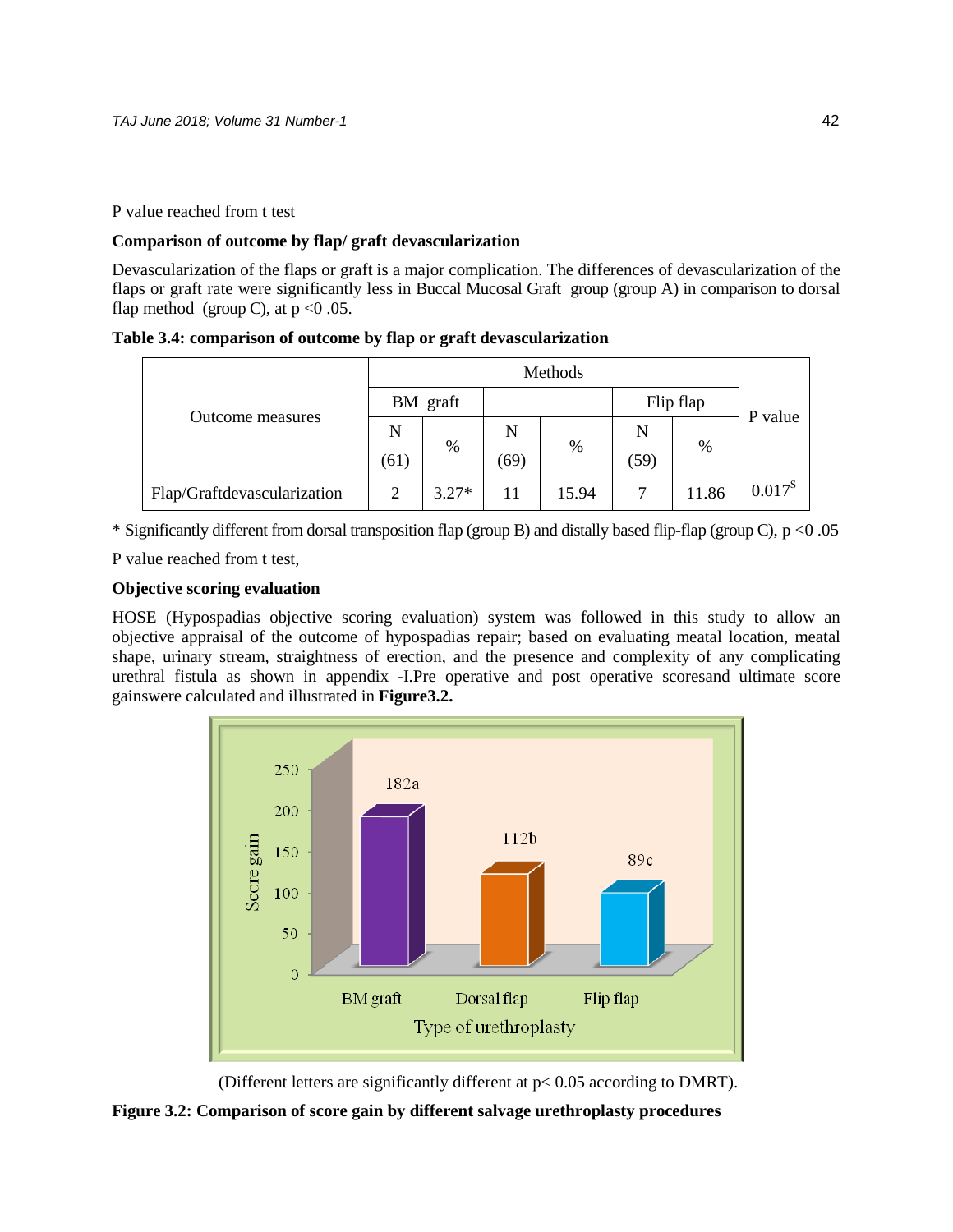Distributions of pre and postoperative scores of the three procedures were as follows: BM graft (705) and (887); dorsal flap (790) and (902); Flip flap (682) and (771). Calculated score gain was were BM graft (182), dorsal flap (112), Flip flap (89).Among the three techniques the highest score gain was recorded in BM graft (182) and lowest score gain was (89) for Flip flap. Duncan multiple range test (DMRT) demonstrated that the values of score gains were significantly different at p< 0.05.

## **Discussion**

This study was a randomized controlled trial, in a single institute over five years period. In the present study majority of patients had undergone a variety of hypospadias repairs in the past. Among the previous primary urethroplasty types "Tubularized Incised Plate" (TIP) was the commonest procedure.These findings were equivalent to our previous reports<sup>8,9</sup>, However, the number and types of previous procedures did not negatively influence the comparative analysis, as the differences in percentage distribution of the cases in three groups were insignificant. Similar observations were described byYassin*et al.*10.

In the present study, uniformity for randomization in three groups was maintained by excluding wide range of variables by exclusion criteria, mentioned in methodology.Redo surgeries werepostponed for at least one year to get excellent results and to enable the scars to mature and also the oedema and induration to subside. This view was suggested by some authors. $^{11}$ 

Recurrence of urethrocutaneous fistulae precludes the goal of urethroplasty. The highestre-fistula rate was reported in distally based flip-flap group (group C); 32.20%, followed by dorsal transposition flap group (group B); 30.43%. On the other hand the lowest frequency was recorded in Buccal Mucosal Graft group (group A); 18.03%. The differences of re-fistula rates were significantly less in Buccal Mucosal Graft group (group A) in comparison to distally based flip-flap group (group C) and dorsal transposition flap group (group B). High fistula rate has also been observed by others in re-operative hypospadias surgery. Shehata*et al.*12had complication rate of 20.6%. Eliçevik and  $\text{colle}$ agues $^{13}$  documented that overall complication rate of 26 %. in their study of 100 redo-surgery cases, with 18 % fistula rate. Patel *et al*. <sup>14</sup> used split onlay skin flap salvage with 54.5% postoperative fistulae.

In present study, an outcome without major complications like refistula, flap or graft devascularization and wound dehiscence with disruption of repair was considered as successful outcome. BM graft demonstrated significantly higher success rate in the salvage urethroplasty than the other surgical methods tested. However**,**Multiple studies have noted that 24-32%, 7-12%, and 3-4% patients needed approximately two, three and even four repairs respectively for a successful outcome <sup>15</sup>. Unfortunately, Most groups who report these outcomes, do so in conjunction with pediatric patients and adults,or patients with epispadias or urethral stricture without hypospadias. Therefore, it was not possible to extrapolate from the overall complication rates, the results that the authors obtained.<sup>16</sup>

In fact without an objective scoring evaluation Comparison of studies, systematic reviews and meta-analysis comparing different techniques was prone to bias, inaccuracy, and subjectiveness.<sup>17</sup>In present study an objective analysis of repair techniques with a valid comparison was made by using  $HOSE$  system.<sup>7</sup> Among the three techniques the highest score gain was recorded in BM graft (182). Duncan multiple range test (DMRT) demonstrated that the values of score gains were significantly different.

## **Conclusion:**

Objective assessment among procedures using substitution of flaps or buccal mucosal graft in a controlled situation revealed that staged repair using buccal mucosa was a better option for urethral reconstruction in  $\text{large}$  ( $\text{94mm}$ ) or multiple -small (<4mm) fistulae, than dorsal transposition flap and flip flap procedures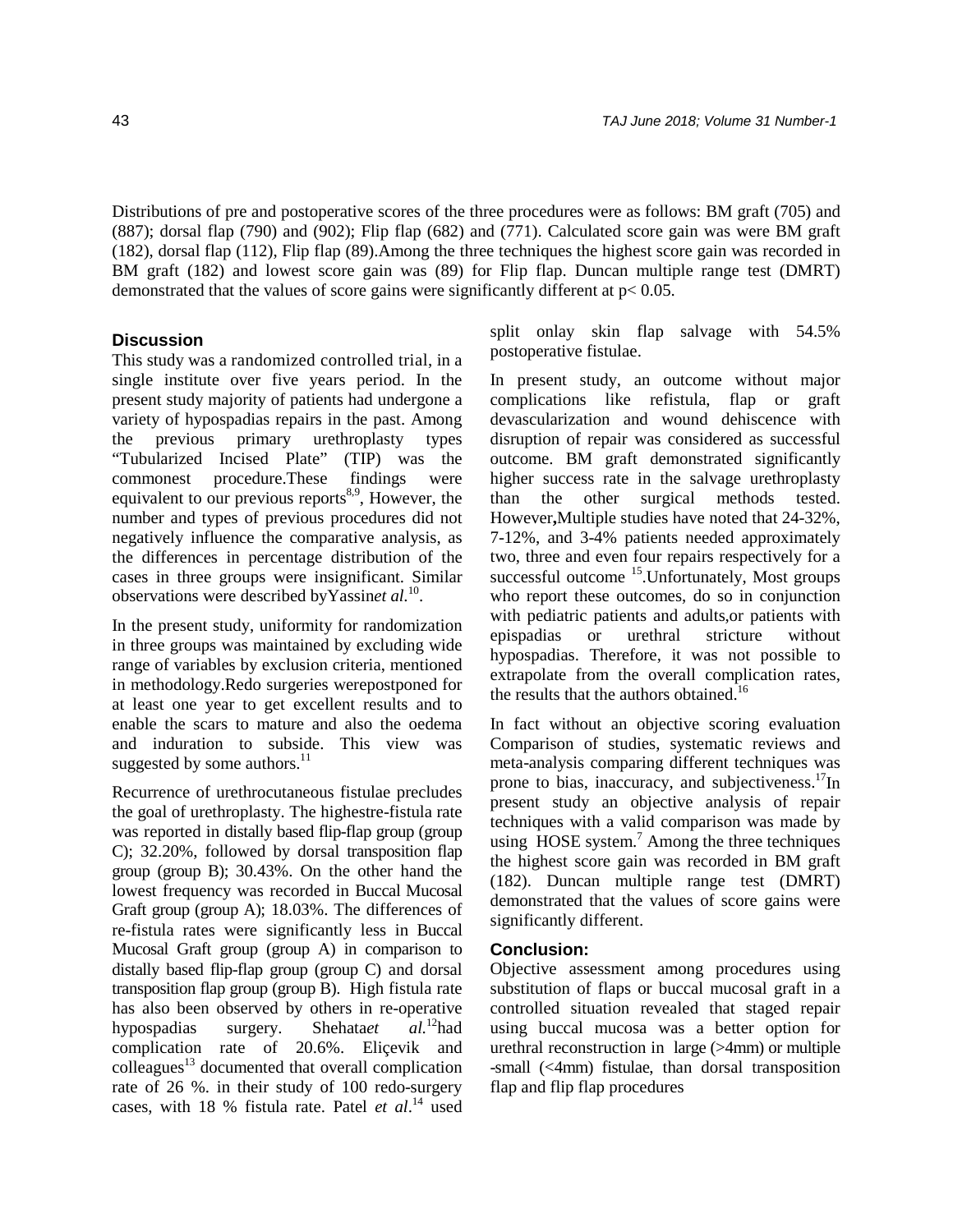#### **References**

- 1. Mitchell ME. Some newer issues in hypospadias repair. The journal of Urology.1995;153**(**5):1664.
- 2. Latifoglu O, Yavuzer R, Unal S, Cavuşoğlu T, Atabay K. Surgical treatment of urethral fistulas following hypospadias repair. Annals of Plastic Surgery.2000; 44(4):381-386.
- 3. Myers JB, McAninch JW, Erickson BA, Breyer BN. Treatment of adults with complications from previous hypospadias surgery. Journal of Urology. 2012;188(2):459–463.
- 4. Shehata S, Hashish M. Management of Post Hypospadias Urethral Fistula. Current Concepts of Urethroplasty. 2011: 4759.
- 5. Soni S, SheoranA.Repair of large urethrocutaneous fistula with dartos-based flip flap: A study of 23 cases. Indian Journal of Plastic Surgery. 2007; 40 (1): 34-38.
- 6. Zhang X, Li LC, Zhou SW, Zhou XC, Yang, WM. Experience with Repair of Hypospadias Using Bladder Mucosa in Adolescents and Adults. The Journal of Urology.1995;153 (4): 1117-1119.
- 7. Holland AJA, Smith GHH, Ross, FI, Cass DT.HOSE; an objective scoring system for evaluating the results of hypospadias surgery. British Journal of Urology international. 2001; 88:255-258.
- 8. Shahid SMA, Nowshad MA, Mostaque A, Islam SS. Outcome of urethral reconstruction in destile penile hypospadias by Tubularized Incised Plate urethroplasty: as a versatile technique. The Journal of Teachers Association, RMC, Rajshahi. 2010; 23 (1):26-32.
- 9. Shahid SMA, Mostafiz R. Tubularized Incised Plate hypospadias repair: a multicenter experience. KhazaYunus Ali Medical College Journal. 2011; 1(2):65-67.
- 10. Yassin T, Bahaaeldin KH, Husein A, Minawi HE. Assessment and management of urethrocutaneous fistula developing after hypospadias repair. Annals of Pediatric Surgery. 2011; 7(2):88–93.
- 11. Dubey D, Vijjan V, Kapoor R, Srivastava A, Mandhani A, Anant Kumar A, Ansari MS. Dorsal Onlay Buccal Mucosa Versus Penile Skin Flap Urethroplasty for Anterior Urethral Strictures: Results From a Randomized Prospective Trial. The Journal of Urology.2007; 178: 2466-2469.
- 12. Shehata SM, Elian AA, Soliman SM, Hassan HS**.**  Re-Operative Repair of Mid Penile Hypospadias: Experience in 34 Cases. Annals of Pediatric Surgery.2007; **3** (3):155-162.
- 13. Eliçevik M, Tireli G, Demirali O, Unal M, SanderS.Tubularized incised plate urethroplasty for hypospadias reoperations in 100 patients. International Urology and Nephrology. 2007; 39(3): 823-827.
- 14. Patel RP, Shukla AR, Leone NT, Carr MC, Canning DA. Split onlay skin flap for the salvage hypospadias repair. The Journal of Urology. 2005; 173: 1718–1720.
- 15. Barbagli G, Angelis MD, Palminteri E, Lazzeri M. Reconstructive Urology -Failed Hypospadias Repair Presenting in Adults. European urology.2006; 49(5): 887–895.
- 16. Fichtner J, Filipas D, Fisch M, Hohenfellner R, Thüroff JW. Long-term follow up of buccal mucosa onlay graft for hypospadias repair: analysis of complications. Journal urology. 2004; 172 (5): 1970-1972.
- 17. Castagnetti M, El-Ghoneimi A. Surgical management of primary severe hypospadias in children: systematic 20-year review. Journal Urology. 2010; 184 **(**4**)**:1469–1474.